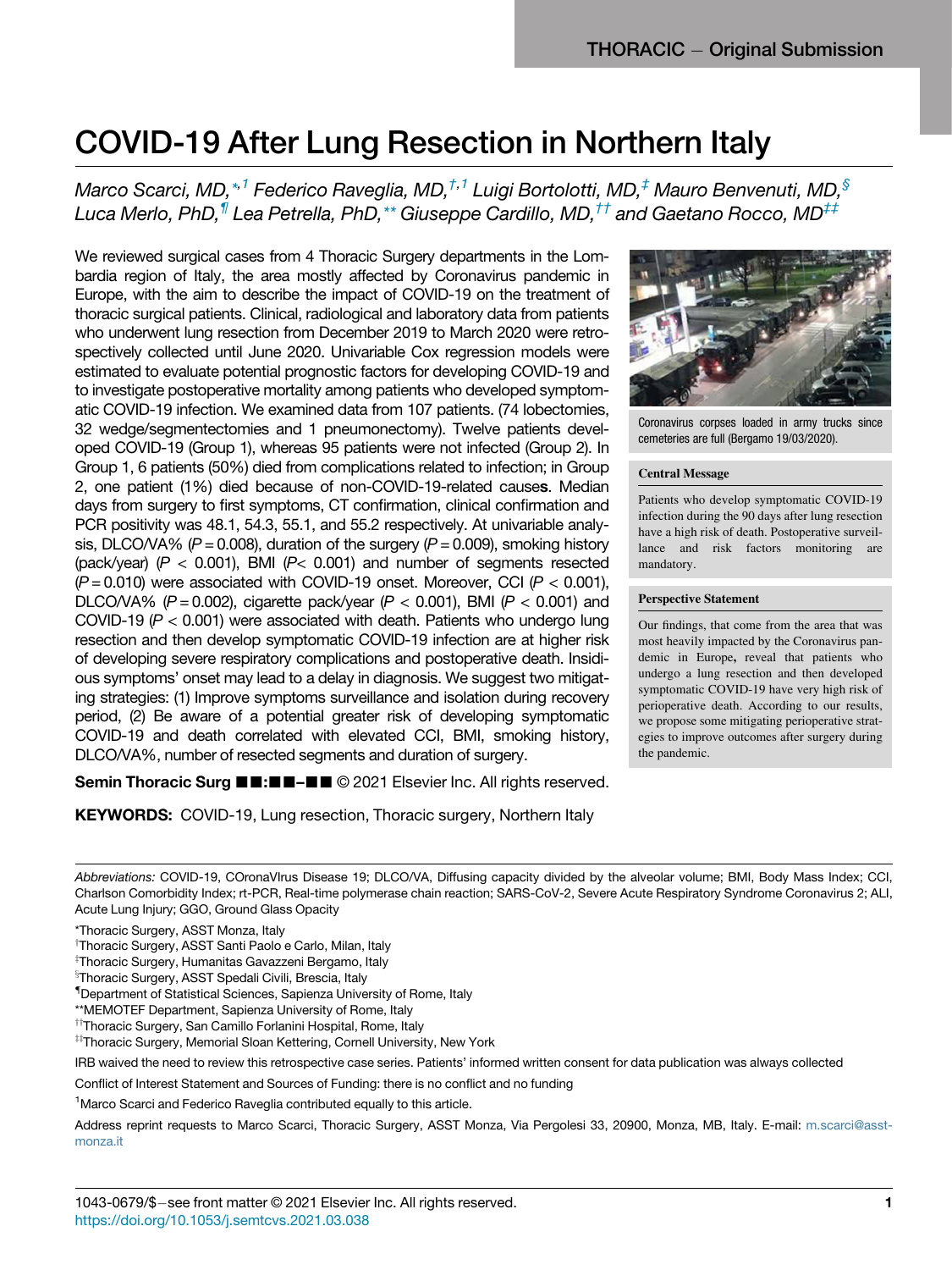# $THORACIC - Original Submission$

The first cases of Coronavirus disease 2019 (COVID-19) were registered in Wuhan, capital city of the Hubei province, China, in December 20[1](#page-5-0)9. $<sup>1</sup>$  Since then the infection has spread</sup> globally and was declared a Public Health Emergency of International Concern on 30 January 2020 by World Health Organization.[2](#page-5-1)

It is with the first case of secondary transmission which occurred in Codogno, Municipality of Lombardy in the province of Lodi, on February 18, 2020 that the epidemic spread throughout Italy. During the initial period, as well as the peak of the pandemic, the North of the Country, and, in particular the Lombardy region, has been the hardest affected area with 86,384 infected and 15,784 deaths (data updated on May 21 2020).<sup>[3](#page-5-2)</sup> In particular, the most affected provinces were Brescia, Bergamo, Milano and Monza Brianza (with 14,345, 12,733, 22,534 and 5,412  $\csc$ ),<sup>[3](#page-5-2)</sup> whereas overall positive and fatal cases in Italy were 228,658 and 32,616, on the  $21^{th}$  May 2020.<sup>[4](#page-5-3)</sup> This data also made the Lombardy region the most distressed area in Europe for highest number of deaths per 100,000 inhabitants on May  $15^{5,6}$  $15^{5,6}$  $15^{5,6}$  $15^{5,6}$ 

In comparison with the general population, patients with cancer in the active phase of the disease have a higher risk of death in the weeks after infection and poorer outcomes than non-cancer patients, as shown in some preliminary studies.<sup>[7](#page-5-6)</sup> Therefore, many thoracic oncology patients, considering their multiple co-morbidities (advanced age, smoking history, emphysema, heart disease), are classified in the "high risk" group.

Some of the most important institutions such as the Royal College of Surgeons, The Royal College of Physicians and Surgeons of Canada and the American College of Surgeons, quickly provided expert level surgical recommendations for patients with thoracic malignancies; $8,9$  $8,9$  however, there is still a lack of studies investigating outcomes and risk factors among patients who underwent thoracic surgery and developed COVID-19.

We reviewed data of patients who underwent lung resection in some of the most affected areas in Lombardy, with the aim to determine which variables are clinical or surgical prognostic factors for developing COVID-19 and for mortality, during postoperative recovery period of 90 days, among patients who developed symptomatic COVID-19.

#### **METHODS**

We retrospectively reviewed and prospectively collected clinical data of all patients who underwent lung resection from December 2019 through March 2020 at four different highvolume Thoracic Surgery Departments from Northern Italy (Humanitas Gavazzeni Bergamo, San Gerardo Monza, Spedali Civili Brescia, ASST Santi Paolo e Carlo Milano) irrespective of whether they contracted the disease.

The timeline of cases has been set with the aim to investigate COVID-19 impact on postoperative and recovery

time (conventionally equal to about 90 days) outcomes; therefore, we collected cases from December 1, 2019.

Consent to data collection and use was included as part of the hospital surgical consent form that comprises also infective complication (Mod.3864 ASST-MA-008 rev. 0 15.05.17). Hospital approval was granted and IRB waived the need to review this case series. Patients operated on in December and January did not receive any preoperative COVID-19 investigation. Swab real-time polymerase chain reaction (rt-PCR) became readily available in February and patients were, thereafter, universally tested before surgery. In case of positive swab, surgery was postponed until complete recovery and two consecutive negative nasal swabs.

Clinical variables included age, sex, length of stay in days, comorbidities (Charlson Comorbidity Index (CCI), smoking history, oncological history, BMI, arterial hypertension) and pulmonary function (FEV1%, FVC%, DLCO/VA%, V02 max). The surgical variables considered were type of resection, number of resected segments, duration of surgery and surgical approach (multiportal VATS, uniportal VATS or open thoracotomy). This data was obtained by review of medical records. Follow-up data was recorded until the beginning of June by reviewing outpatient clinic records, telephone follow-up calls or hospital records in case of readmission. Patients who developed the disease after discharge were identified by phoneadministered survey, due to the inability to visit hospitals because of the quarantine, or through access to the emergency room. We focused our attention on the initial signs and symptoms of COVID-19 such as fever (defined as body temperature > 37.3°C with remittent or intermittent pattern), shortness of breath, chest tightness, fatigue, dry cough, loss of appetite, nausea, headache, diarrhea, rhinorrhea, dizziness and newly developed pleural effusion.

Postoperative CT scan findings have been recorded to support diagnoses of COVID-19 both in case of positive rt-PCR and in the absence of a swab test. Patients who developed the disease were classified as Group 1, while the others as Group 2. Patients in Group 1 were then further classified in 3 subgroups based on the clinical pattern of disease extrapolated from the guidelines (version 7.0) of China's National Health Commission: $10$  (1) critical, in case of respiratory failure requiring mechanical ventilation, (2) severe, in case of respiratory rate > 30/minutes, PaO2/Fi02 ratio < 300 mm Hg or Sp02 < 93%, lung involvement > 50%, (3) mild, in all remaining cases.

We have also investigated how many days elapsed since the onset of COVID-19 signs and definitive diagnosis by reviewing medical records and by obtaining patients or relatives' statements, in order to determine a timeline in disease management.

## **Statistics**

Our dataset consisted of 30 clinical variables from 107 patients who underwent lung resection. Associations between categorical variables were assessed by the Fisher's exact test; for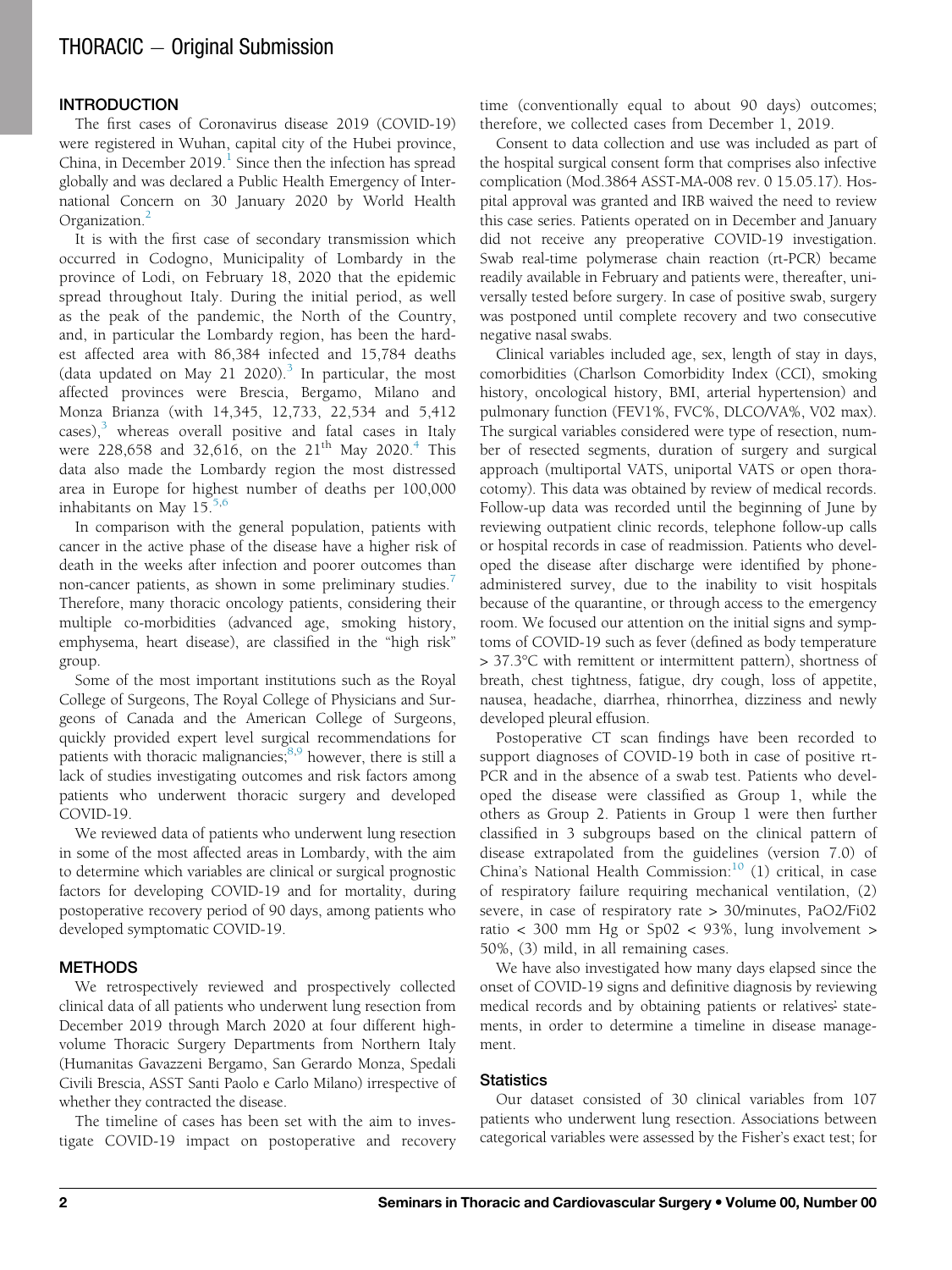continuous variables, differences between means from two separate groups of subjects were evaluated using the nonparametric Wilcoxon test. To evaluate the impact of patient's characteristics on the risk of developing COVID-19 and on mortality, we estimate a univariable Cox proportional hazards regression model. Statistical significance of the regression coefficient was assumed if the p-value was less than 0.05. All analysis was computed by the R software (version 3.6.3)

## **RESULTS**

From December 2019 to March 2020, 107 patients underwent lung resection in four thoracic surgery centers in Northern Italy. Twelve developed COVID-19 (Group 1), whereas 95 patients were not infected (Group 2). In Group 1, 6 patients (50%) died from respiratory failure or others complication related to infection, whereas in Group 2, one patient (1%) died because of non-COVID-19-related cause.

No signs and symptoms of Coronavirus-19 infection were retrospectively recorded before surgery. Preoperative swab real-time polymerase chain reaction (rt-PCR), when introduced at the end of February 2020, was always negative, and surgery proceeded as scheduled.

Overall median age of patients was 66.5 years (17-84 years), 70 were male and 37 female. All patients but 16 were current or past smokers. Median BMI was 27.24. Median CCI was 10.30. The majority of patients underwent surgery for oncologic disease (primary or metastatic disease) except 7 who presented persistent air leaks after spontaneous pneumothorax or complicated infectious disease. In these patients, 74 lobectomies, 32 segmentectomies and/or wedge resections and 1 pneumonectomy were successfully performed without intra-operative adverse event. There were 45 open procedures, whereas all other resections were performed by VATS. Among discharged patients, no one was discharged to rehab.

In Group 1, median age was 65.9 years (21-82 years), 9 were male and 3 female. All patients but 3 were current or past heavy smokers. Median BMI was 34.9. Median CCI was 16.8 . All patients underwent surgery for cancer but 1 who presented with relapsing spontaneous pneumothorax. Surgeries were successfully performed in all cases without intra-operative event, including 5 lobectomies and 7 segmentectomies/wedge resections There were 3 open thoracotomy lobectomies, whereas all other resections were performed by VATS.

In Group 2, median age was 66.5 years (17-84 years), 61 were male and 34 female. All patients but 13 were current or past heavy smokers. Median BMI was 25.27. All patients underwent surgery for oncologic disease (primary or metastatic disease) but 4 who presented with complicated infectious disease (aspergilloma and tuberculosis) and 2 with relapsing persisting spontaneous pneumothorax. Surgeries were successfully performed in all cases without event, including 1

pneumonectomy, 69 lobectomies, and 25 segmentectomies and/or wedge resections. There were 42 open thoracotomies, whereas all other resections were performed by VATS.

Contact tracing allowed identification of viral exposure in only 2 out of 12 patients in group I. Therefore, we decided to base our time-line on postoperative days count. Furthermore, this choice seemed appropriate to visualize the relationship between date of surgery, onset of the disease and time spent for diagnosis. Median days from surgery to first symptoms, CT confirmation, clinical confirmation and PCR positivity was 48.1, 54.3, 55.1 and 55.2 respectively.

Eleven of 12 patients in Group 1 presented first signs and symptoms of infection after discharge. Diagnostic suspicion occurred secondary to telephone follow-up or spontaneous presentation to the emergency room. At hospital readmission, viral pneumonia was confirmed in all cases. Only 1 patient developed the disease at the  $9<sup>th</sup>$  postoperative day during hospital stay.

Six cases presented with critical COVID-19 syndrome whereas 2 and 4 had a severe and mild form respectively. Seven and two patients presented intermittent and remittent fever. No patient had fever immediately after surgery; six patients had body temperature ranging between 38 and 39°C; the others inferior to 38.

Symptoms at onset included dyspnea, $\bar{i}$  chest tightness, $\bar{i}$ fatigue, $^6$  $^6$  dry cough, $^6$  loss of appetite, $^4$  headache, $^1$  $^1$  dizziness, and pleural effusion.<sup>[3](#page-5-2)</sup>

Preoperative chest CT scan images have been re-analyzed and no signs of viral pneumonia were found. Every patient had a new CT scan after postoperative onset of one or more symptoms of COVID-19. In 8 cases chest tomography immediately detected radiological signs of viral pneumonia such as multifocal GGOs, whereas 4 patients presented these typical signs at second scan. At last follow-up, one patient was cured and discharged in good general conditions in Group 1; 5 were still hospitalized in stable condition and 6 patients received mechanical ventilation and eventually died from respiratory failure or others complication related to infection. One fatal case, not attributable to COVID-19, was recorded in Group 2.

At univariable analysis, DLCO/VA%  $(P = 0.008)$  and duration of the surgery  $(P = 0.009)$  were negatively associated with postoperative COVID-19 onset. Smoking history (pack/year)  $(P = < 0.001)$ , BMI (P< 0.001) and number of segments resected  $(P = 0.010)$  were positively associated with COVID-19. Age, sex and type of surgery (multiportal VATS and uniportal VATS) were not significant [\(Table 1](#page-3-0)).

The same univariable Cox regression model has been adopted to investigate prognostic factors for death. At univariable analysis CCI ( $p < 0.001$ ), cigarette pack/year ( $P < 0.001$ ), BMI ( $P < 0.001$ ) and COVID-19 ( $P < 0.001$ ) were positively associated with death, whereas DLCO/VA%  $(P = 0.002)$  was negatively associated [\(Table 2](#page-3-1)).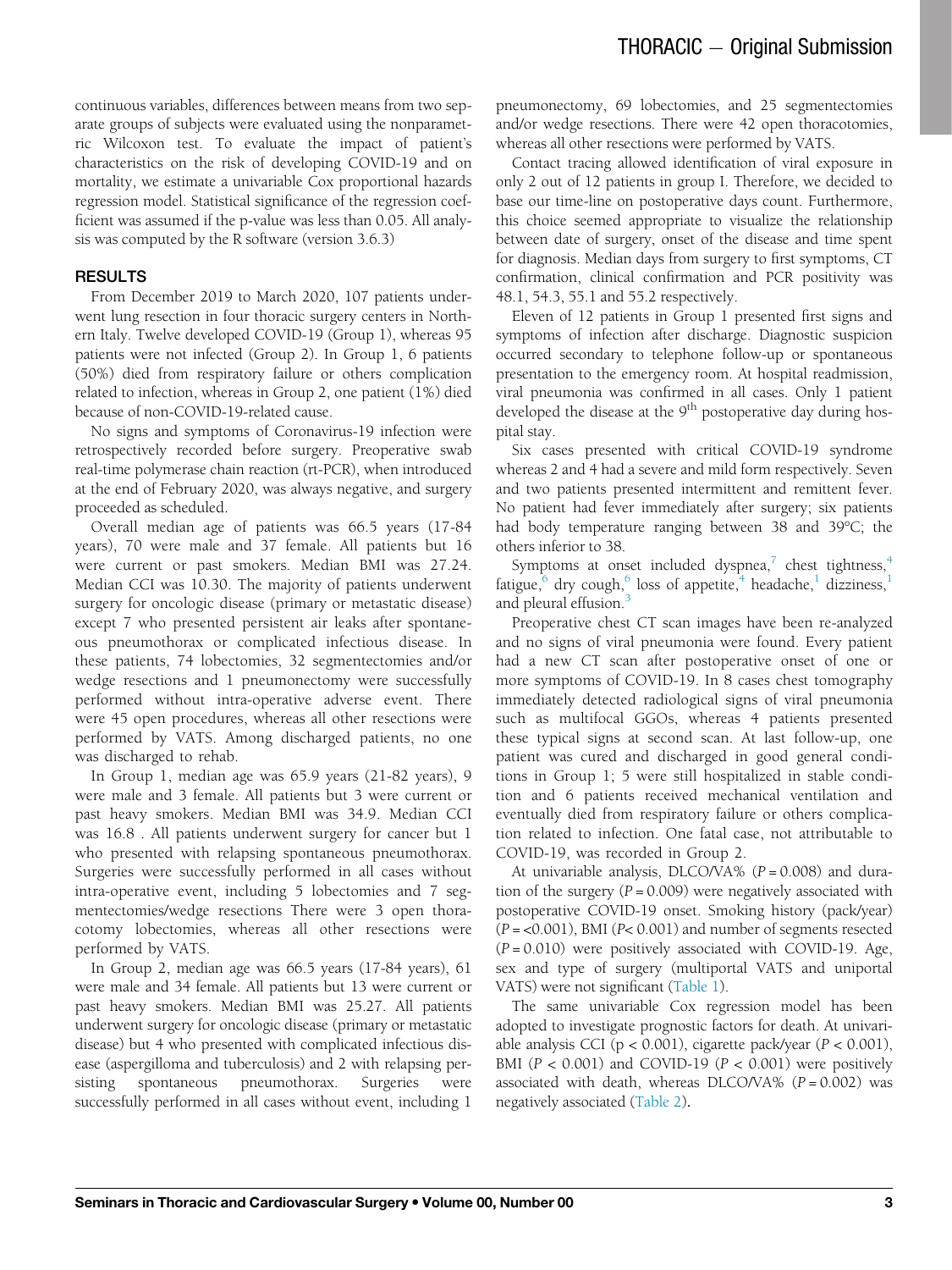<span id="page-3-0"></span>Table 1. Mean demographics and preoperative characteristics for patients who developed COVID-19 (Group 1) and patients that were not infected (Group 2)

| Characteristics                   | COVID-19 positive<br>$(n = 12)$ | COVID-19 negative<br>$(n = 95)$ | HR   | 95% CI<br>$0.94 - 1.04$ | p-value<br>0.639 |
|-----------------------------------|---------------------------------|---------------------------------|------|-------------------------|------------------|
| Age, years                        | 65.92                           | 66.54                           | 0.99 |                         |                  |
| Cigarettes smoked, pack/year      | 45.75                           | 18.42                           | 1.03 | $1.01 - 1.05$           | $< 0.001*$       |
| <b>BMI</b>                        | 34.73                           | 26.00                           | 1.09 | $1.05 - 1.14$           | $< 0.001*$       |
| <b>Resected lung segments</b>     | 3.25                            | 2.08                            | 1.56 | $1.36 - 1.87$           | $0.010*$         |
| <b>Charlson Comorbidity Index</b> | 16.09                           | 11.43                           | 1.08 | $1.01 - 1.15$           | $0.033*$         |
| <b>FEV1%</b>                      | 91.00                           | 95.12                           | 0.99 | $0.97 - 1.02$           | 0.464            |
| DLCO/VA%                          | 77.00                           | 90.88                           | 0.95 | $0.92 - 0.99$           | $0.008*$         |
| <b>Duration of surgery</b>        | 111.25                          | 150.24                          | 0.98 | $0.97 - 1.01$           | $0.009*$         |
| <b>Sex</b>                        |                                 |                                 |      |                         |                  |
| Female                            | 3                               | 34                              |      |                         |                  |
| Male                              | 9                               | 61                              | 1.85 | $0.51 - 2.85$           | 0.356            |

Hazard ratios (HR) and 95% Confidence intervals (CI) are obtained from a univariable Cox regression model to assess the impact of patient's characteristics on the risk of being infected by COVID-19.

<span id="page-3-3"></span>\*Significant p-value.

<span id="page-3-1"></span>

| Table 2. Mean demographics and preoperative characteristics for dead and alive patients |                |                     |      |               |            |  |  |  |
|-----------------------------------------------------------------------------------------|----------------|---------------------|------|---------------|------------|--|--|--|
| Characteristics                                                                         | Dead $(n = 7)$ | Alive ( $n = 100$ ) | HR   | 95% CI        | p-value    |  |  |  |
| Age, years                                                                              | 70.43          | 66.19               | 1.04 | $0.95 - 1.14$ | 0.394      |  |  |  |
| Cigarettes smoked, pack/year                                                            | 62.00          | 18.65               | 1.05 | $1.02 - 1.07$ | $< 0.001*$ |  |  |  |
| <b>BMI</b>                                                                              | 41.13          | 25.99               | 1.15 | $1.08 - 1.23$ | $< 0.001*$ |  |  |  |
| <b>Resected lung segments</b>                                                           | 3.14           | 2.86                | 1.39 | $0.87 - 1.54$ | 0.566      |  |  |  |
| <b>Charlson Comorbidity Index</b>                                                       | 24.13          | 11.10               | 1.21 | $1.11 - 1.33$ | $< 0.001*$ |  |  |  |
| <b>FEV1%</b>                                                                            | 90.29          | 94.96               | 0.99 | $0.96 - 1.02$ | 0.516      |  |  |  |
| DLCO/VA%                                                                                | 71.29          | 90.57               | 0.93 | $0.88 - 0.97$ | $0.002*$   |  |  |  |
| Duration of surgery                                                                     | 129.29         | 147.03              | 0.99 | $0.98 - 1.01$ | 0.405      |  |  |  |
| COVID-19                                                                                | 6              | 6                   | 4.49 | $2.71 - 5.82$ | $< 0.001*$ |  |  |  |

Hazard ratios (HR) and 95% Confidence intervals (CI) are obtained from a univariable Cox regression model to assess the impact of patient's characteristics on the mortality rate.

<span id="page-3-2"></span>\*Significant p-value.

#### **DISCUSSION**

Few articles have focused on the clinical course of patients with severe Acute Respiratory Syndrome Coronavirus 2 (SARS-CoV-2) infection during perioperative period,  $11-13$  $11-13$  $11-13$  and even fewer studies specifically focus on patients who have underwent thoracic surgery.

In that arena a very interesting article has been published by Peng and coworkers<sup>[14](#page-6-3)</sup> from China. They reported the postoperative clinical events involving a series of 11 patients without control-cohort.

Of 11 patients, they reported 3 fatal cases after pulmonary or esophageal resection and percentages of severe and critical respiratory pattern of 27.3% and 36.4% respectively, versus 6.1% and 13.8% among overall COVID-19 population in China.<sup>[15,](#page-6-4)[16](#page-6-5)</sup> Their results seem to correlate COVID-19 and outcomes in thoracic surgery patients.

Cai and Coworkers, in their series of 7 cases after thoracic surgery, also concluded that lung resection surgery might be a risk factor for death in patients with COVID-19 in the perioperative period. $17$ 

Our data shows a dramatic pattern as well, since 16% and 50% of COVID-19 patients developed severe and critical respiratory pattern respectively and we registered 50% fatal cases among symptomatic COVID-19 patients.

Secondly, their results highlighted a substantial delay from symptom onset to diagnosis, probably due to a confusing overlap between COVID-19 and thoracic surgery postoperative signs and symptoms. We instead observed a smaller delay (about 7 days) that could be explained because all but 1 patient developed symptoms during recovery when postoperative symptoms should have disappeared or decreased. Indeed, most of patients were readmitted to hospital as soon as symptoms occurred. Their detection was probably facilitated by careful phone follow-up but also by the state of national alert promoted by the media. That suggests the need for a tighter and more rigorous early follow-up during the pandemic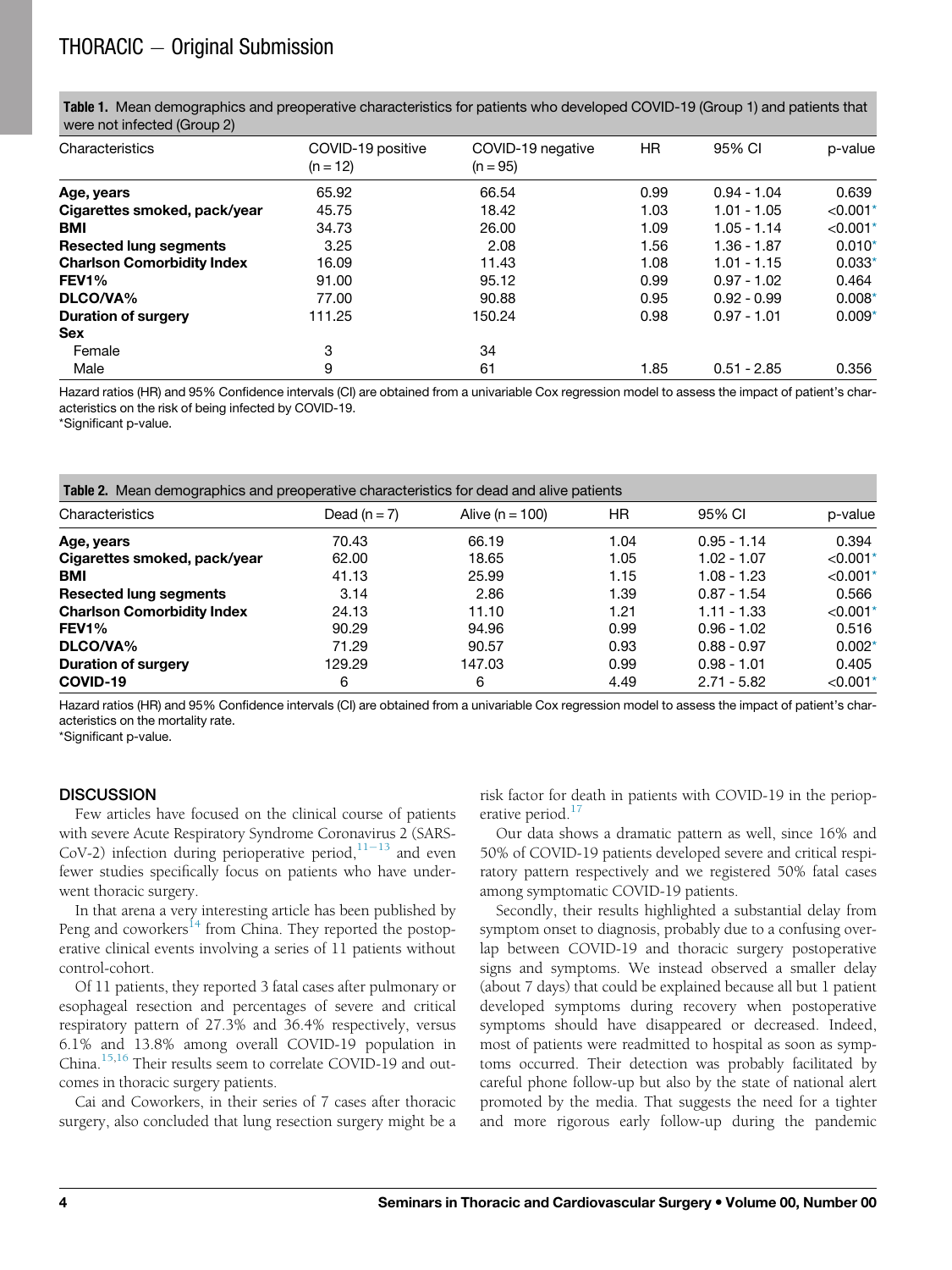period, supported by adequate information on signs and symptoms that patients or relatives must be able to check daily.

Our data also showed that smoking history, BMI, number of resected segments, DLCO/VA%, and duration of surgery are potential prognostic factors for onset of COVID-19.

As concerns smoking history, we already know that smoking impairs lung immune functions and damages upper airways, increasing risks of contracting a severity of infectious diseases. Therefore, it is not surprising that smoking may be an independent risk for severe COVID-19 progression, including mortality.<sup>[18](#page-6-7)</sup>

BMI prognostic value is consistent with recent papers show-ing that adiposity is strongly linked to COVID-[19](#page-6-8).<sup>19</sup> In particular it has been showed that obesity may be a stronger risk factor for susceptibility to SARS-CoV-2 infection and severity of con-sequent disease, including death.<sup>[20](#page-6-9)</sup> Indeed, excess fat can impair lung and metabolic function, stresses inflammatory pathways and cardiorenal systems, and promotes thrombotic responses.

Although our is a small case series, we suggest that, (1) the development of clinically apparent COVID-19 during 90 days postoperative period is a dramatic event, (2) surgeons should be aware of a possible greater risk of disease onset and critical pattern development positively associated with smoking history, BMI, number of resected segments and negatively with DLCO/VA% and duration of surgery.

A very interesting point to address is that the most of patients who got clinically apparent disease presented with symptoms after almost one month from surgery. Even considering an incubation period of 2 weeks,  $21,22$  $21,22$  we are unable to demonstrate whether the infection occurred during the hospital stay or at home, but what matters is that also the period outside the strict perioperative time seems to be dangerous.

Therefore, we suggest a rigorous postdischarge follow-up should be established, covering a recovery phase of almost 3 months, to early identify any possible signs and symptoms, as long as the pandemic lasts. Regulated Outpatient Clinics, phone interview or survey administered by digital application should be encouraged. Moreover, patients should also observe equally rigorous isolation standards, with particular attention to cases who present prognostic factors for COVID-19 development.

Taipe and Coworkers, in their case report, also stressed this point suggesting that early diagnosis and use of antibiotics at doses of sepsis, associated with corticosteroid pulses and respiratory physiotherapy improve COVID-19 pneumonia in postoperative lung surgery. $23$ 

Stoleriu and Huang, in their series of 2 and 3 cases respectively, found that mortality may be very high in patients who contract SARS-CoV-2 pneumonia after lung lobectomy and underline that lung surgery should be performed with extreme caution in SARS-CoV-2 epidemic outbreak areas and underline the vigilance required in the perioperative setting.<sup>[24,](#page-6-13)[25](#page-6-14)</sup>

In addition, we recommend consideration of a tailored surgical strategy, especially in patients presenting high risk factors.

Despite this, we showed only a correlation between the number of resected segments and COVID-19, parenchymal sparing procedures could be preferred to standard lobectomy, when tumor stage is permissive, even if respiratory and cardiac function are good for larger resections, as long as respecting current recommendations on margins.

As concerning association between duration of surgery and COVID-19 onset, we underline that, regardless of the pandemic, several studies have already reported ventilationinduced lung injury among adverse complications after tho-racic surgery.<sup>[26](#page-6-15)-[28](#page-6-15)</sup> It is well-known that acute lung injury (ALI) is an acute inflammatory disorder, characterized by disrupted vascular integrity but increased permeability of epithe-lium and endothelium.<sup>[29,](#page-6-16)[30](#page-6-17)</sup> Pulmonary damage in the form of acute lung injury and adult respiratory distress syndrome is a major cause of morbidity and mortality after thoracic surgery. Its incidence is about 2%-5% of all cases and correlates with duration of surgery.<sup>[26](#page-6-15)</sup>

Our data revealed an association between duration of surgery with COVID-19 onset, as well.

Based on these results, strategies to reduce surgical time may be considered, such as encouraging preoperative diagnosis, to avoid frozen section or avoid nodal dissection, when possible as in the case of pure GGO. Moreover, since no association emerged between open surgery and VATS, it could be suggested that each surgeon considers the most time saving approach with a view to personal expertise in the field of minimal invasive surgery.

Some authors even proposed to delay surgery; however, this proposal may be weakened since the end of the pandemic is unknown. It could instead be more feasible using alternative therapies (i.e., SBRT). $31,32$  $31,32$ 

Unfortunately, this is a retrospective study, affected by many limitations. The main ones are the small size of the COVID-19 population and incomplete follow-up of patients operated on in March, therefore, we can only draw initial suggestions but further data is definitively needed to strengthen our findings. This bias could be overcome by the use of a web global registry, as TERAVOLT introduced in March  $2020^{33}$  $2020^{33}$  $2020^{33}$ 

Another important bias is represented by the testing strategy, which did not included postoperative swab in asymptomatic patients. Moreover, also COVID-19 diagnosis was sometimes obtained only on CT findings without swab confirmation. This meant that, Group 2 may have comprised patients who acquired the infection without developing the disease. That is why, it is worth emphasizing that, in this study, we always refer to the confirmed disease and not to mere infection. However, that could be a minor bias considering our aim to understand the impact of the disease after surgery rather than the risk of contracting the virus.

The final bias is the heterogeneity of the sample determined by multicentric study design. In fact, results could have been influenced by different geographical incidence of the infection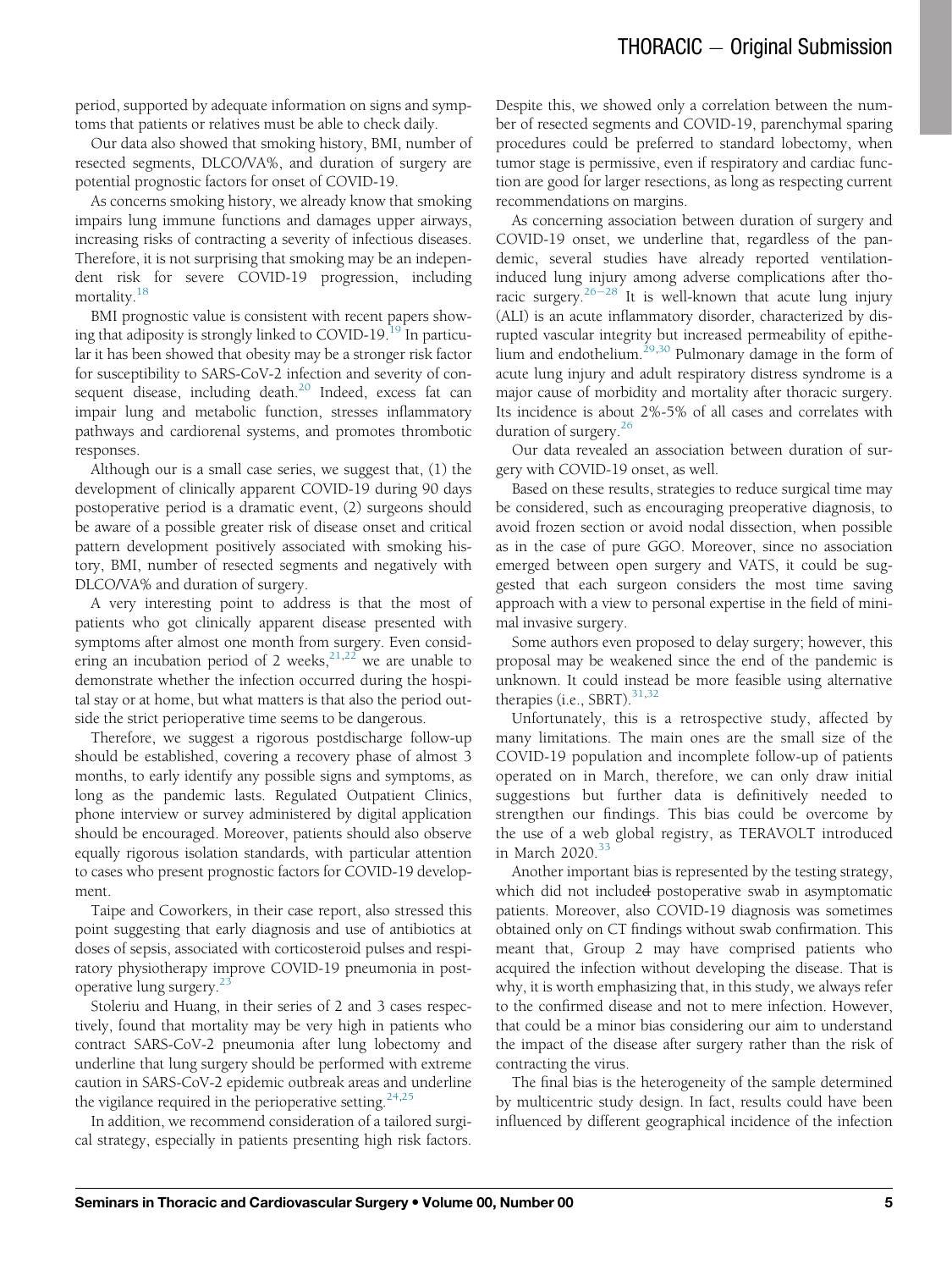#### **COVID-19 after lung resection in Northern Italy**

<span id="page-5-8"></span>

Figure 1. (graphical abstract): the paper entitled COVID-19 after lung resection in Northern Italy is a retrospective study from four Thoracic Surgery Departments in the Lombardia region. Univariable Cox regression models were estimated to investigated postoperative mortality among patients who contracted symptomatic COVID-19 and to evaluate potential prognostic factors for developing COVID-19.

Our data showed that symptomatic COVID-19 severely increases risk of death after surgery. So, we suggest to consider a patient tailored surgical programme based on after discharge surveillance or isolation and to be aware of a possible greater risk correlated with BMI, smoking history, DLCO/VA%, number of resected segments and duration of surgery.

but also by the absence of a common protocol in patients management.

#### Acknowledgments

#### **CONCLUSIONS**

The outbreak of Coronavirus 2019 is a new challenge in the management of thoracic surgery patients who are exposed to high risk of death if they develop clinically apparent COVID-19. Our results could be potentially useful in patients' triage and postoperative management during the coming months until a vaccine is developed and widely administered.

<span id="page-5-2"></span><span id="page-5-1"></span><span id="page-5-0"></span>Our suggestions for mitigating risk in surgical patients during the COVID-19 pandemic include:

- <span id="page-5-3"></span>1. Improve and develop new models for symptoms surveillance and isolation during postoperative and recovery period;
- <span id="page-5-4"></span>2. Be aware of a possible greater risk correlated with BMI, smoking history, DLCO/VA%, number of resected segments and duration of surgery.

<span id="page-5-7"></span><span id="page-5-6"></span><span id="page-5-5"></span>Although univariable analysis showed an association between operative duration and development of symptomatic postoperative Covid 19, further data is necessary to define the relationship between a surgical strategy based on parenchymal sparing and minimization of procedure time, and risk to contract the disease ([Fig. 1\)](#page-5-8).

A special thanks for the collaboration go to Gabrile Maffeis  $\text{MD}^1$  $\text{MD}^1$ , Alessandro Baisi MD<sup>[2](#page-5-1)</sup>, Giovanna Rizzardi MD<sup>[3](#page-5-2)</sup>, Diego Gavello MD<sup>4</sup>, Francesco Carleo MD<sup>[7](#page-5-6)</sup>.

- 1. [Rothan HA, Byrareddy SN: The epidemiology and pathogenesis of corona](http://refhub.elsevier.com/S1043-0679(21)00186-6/sbref0001)[virus disease \(COVID-19\) outbreak. J Autoimmun 109:102433, 2020](http://refhub.elsevier.com/S1043-0679(21)00186-6/sbref0001)
- 2. Sohrabi C, Alsafi [Z, O'Neill N, et al: World Health Organization declares](http://refhub.elsevier.com/S1043-0679(21)00186-6/sbref0002) [global emergency: A review of the 2019 novel coronavirus \(COVID-19\).](http://refhub.elsevier.com/S1043-0679(21)00186-6/sbref0002) [Int J Surg: 71](http://refhub.elsevier.com/S1043-0679(21)00186-6/sbref0002)–76, 2020 76
- 3. Regione Lombardia, Coronavirus updated epidemiological data. Available at: [https://experience.arcgis.com/experience/0a5dfcc103](https://experience.arcgis.com/experience/0a5dfcc103d0468bbb6b14e713ec1e30/) [d0468bbb6b14e713ec1e30/.](https://experience.arcgis.com/experience/0a5dfcc103d0468bbb6b14e713ec1e30/) Accessed May 15, 2020
- 4. Dipartimento della Protezione Civile. Coranavirus, the state of the infection in Italy. Available at: [http://opendatadpc.maps.arcgis.com/apps/ops](http://opendatadpc.maps.arcgis.com/apps/opsdashboard/index.html#/b0c68bce2cce478eaac82fe38d4138b1)[dashboard/index.html#/b0c68bce2cce478eaac82fe38d4138b1.](http://opendatadpc.maps.arcgis.com/apps/opsdashboard/index.html#/b0c68bce2cce478eaac82fe38d4138b1) Accessed May 15, 2020
- 5. Mapped out: which European regions have been most severely affected by the coronavirus? Available at: [https://innovationorigins.com/mapped-out-which](https://innovationorigins.com/mapped-out-which-european-regions-have-been-most-severely-affected-by-the-coronavirus/)[european-regions-have-been-most-severely-affected-by-the-coronavirus/](https://innovationorigins.com/mapped-out-which-european-regions-have-been-most-severely-affected-by-the-coronavirus/). Accessed May 15, 2020
- 6. [Onder G, Rezza G, Brusaferro S: Case-fatality rate and characteristics of](http://refhub.elsevier.com/S1043-0679(21)00186-6/sbref0006) [patients dying in relation to COVID-19 in Italy. JAMA 323\(18\):1775](http://refhub.elsevier.com/S1043-0679(21)00186-6/sbref0006)– [1776, 2020](http://refhub.elsevier.com/S1043-0679(21)00186-6/sbref0006)
- 7. [Dai M, Liu D, Liu M, et al: Patients with cancer appear more vulnerable to](http://refhub.elsevier.com/S1043-0679(21)00186-6/sbref0007) [SARS-CoV-2: A multicenter study during the COVID-19 outbreak. Cancer](http://refhub.elsevier.com/S1043-0679(21)00186-6/sbref0007) [Discov 10\(6\):783](http://refhub.elsevier.com/S1043-0679(21)00186-6/sbref0007)-791, 2020 Jun
- 8. [Finley C, Prashad A, Camuso N: Guidance for management of cancer sur](http://refhub.elsevier.com/S1043-0679(21)00186-6/sbref0008)[gery during the COVID-19 pandemic. Can J Surg 63\(22\):S2](http://refhub.elsevier.com/S1043-0679(21)00186-6/sbref0008)–S4, 2020